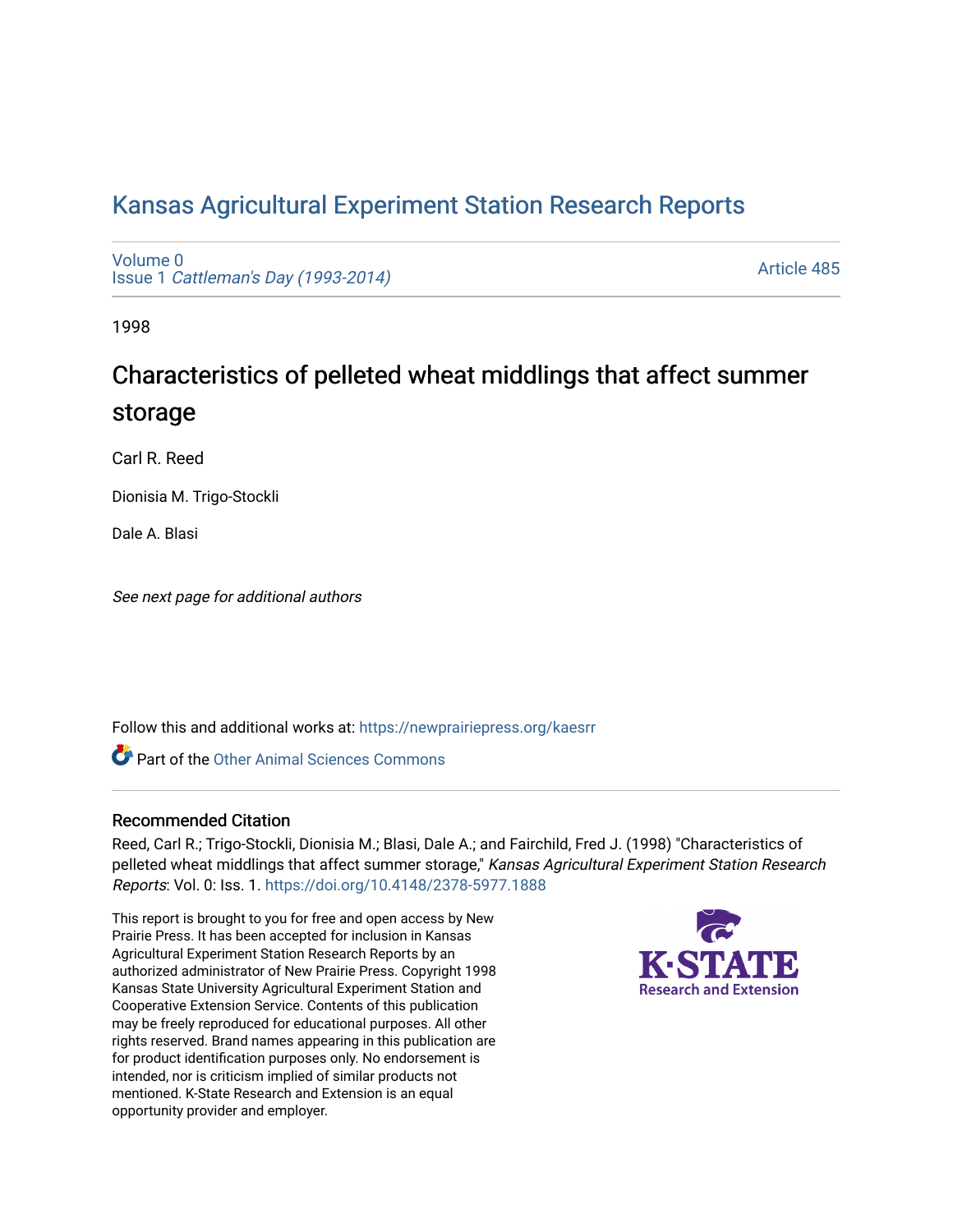### Characteristics of pelleted wheat middlings that affect summer storage

#### **Abstract**

Pelleted wheat middlings samples were collected from four Kansas flour mills in March, April, and May, 1997 to characterize their moisture content and bulk density as they would be purchased directly from the mills by a livestock producer. The average moisture content of pelleted wheat middlings was 14% as they left the mills but declined during the spring to 13.6%. Pellets purchased from Kansas mills during the summer months are likely to contain 13.0 to 13.5% moisture. The average bulk density was approximately 40 lb/ft3 , which is equivalent to about 50 lb/bu. Based on the equilibrium moisture contents determined from the collected samples, if air at typical Kansas summertime temperatures is above 65% relative humidity, pellets will absorb moisture during storage.

#### Keywords

Kansas Agricultural Experiment Station contribution; no. 97-309-S; Report of progress (Kansas State University. Agricultural Experiment Station and Cooperative Extension Service); 804; Cattlemen's Day, 1998; Beef; Wheat middlings; Storage

#### Creative Commons License



This work is licensed under a [Creative Commons Attribution 4.0 License](https://creativecommons.org/licenses/by/4.0/).

#### Authors

Carl R. Reed, Dionisia M. Trigo-Stockli, Dale A. Blasi, and Fred J. Fairchild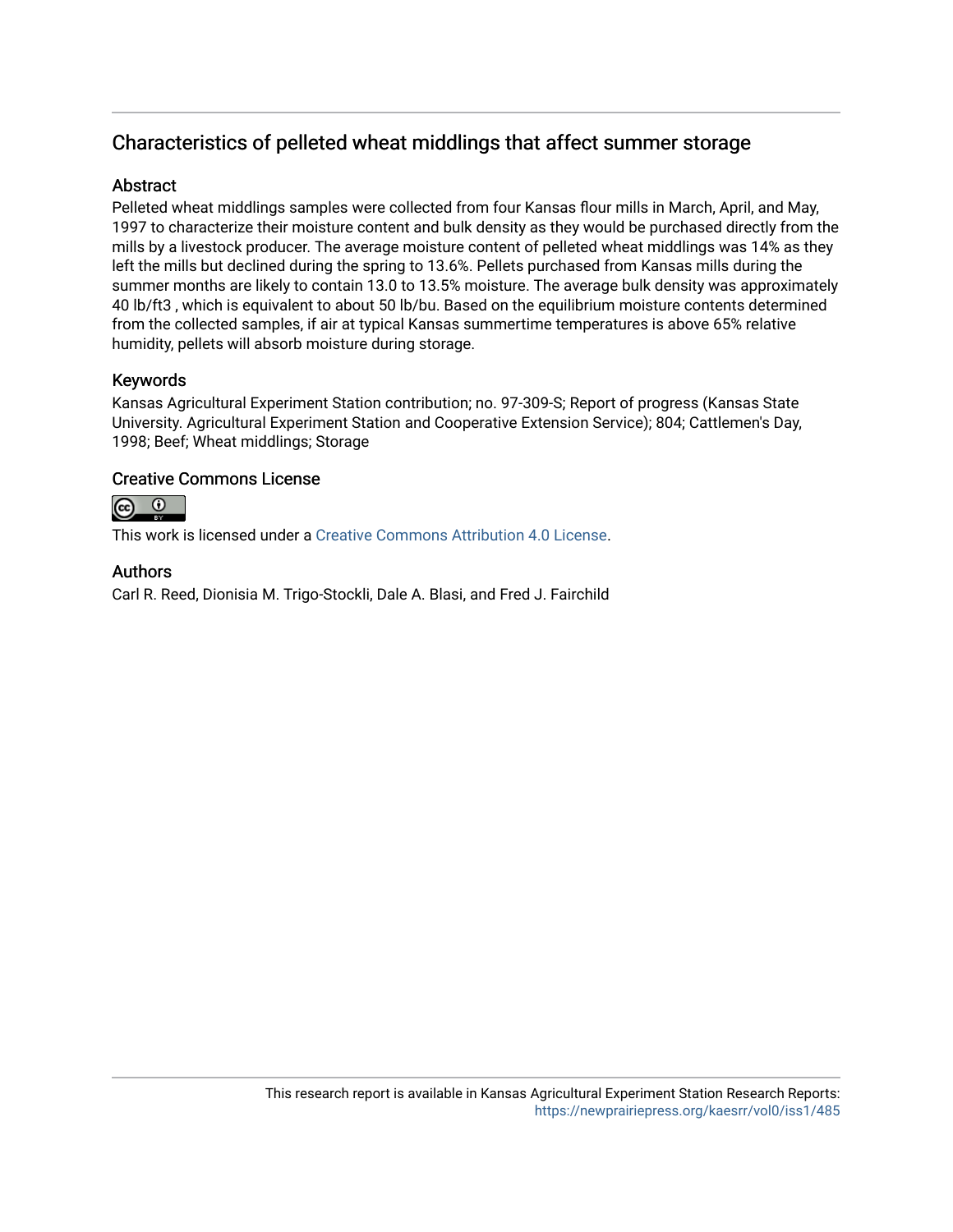#### **CHARACTERISTICS OF PELLETED WHEAT MIDDLINGS THAT AFFECT SUMMER STORAGE**

*C. R. Reed , D. M. Trigo-Stockli , <sup>1</sup> <sup>1</sup> D. A. Blasi, and F. J. Fairchild <sup>1</sup>*

#### **Summary**

collected from four Kansas flour mills in through the summer months, many Kansas March, April, and May, 1997 to characterize producers have observed heating, which has their moisture content and bulk density as resulted in caking, discoloration, and loss of they would be purchased directly from the flowability (Blasi et al., 1997 Cattlemens mills by a livestock producer. The average Day Report of Progress, p 37). moisture content of pelleted wheat middlings was 14% as they left the mills but declined This study was initiated in March, 1997 during the spring to 13.6%. Pellets pur-<br>to investigate the characteristics of pelleted chased from Kansas mills during the summer WM that relate to their storability, especially months are likely to contain 13.0 to 13.5% during summer months. Our objective was moisture. The average bulk density was to describe moisture and bulk density charapproximately 40 lb/ft<sup>3</sup>, which is equivalent acteristics of the pelleted WM as they would to about 50 lb/bu. Based on the equilibrium be purchased from Kansas mills. Our longmoisture contents determined from the term goal is to develop practical recommencollected samples, if air at typical Kansas dations for on-farm storage of WM during summertime temperatures is above 65% summer months. relative humidity, pellets will absorb moisture during storage.

#### **Introduction**

of flour milling and have nutritional value in the pellet stream on three occasions during cattle rations. Ground WM are difficult to a selected day. The samples, weighing 30 to handle and quickly lose their flowability in 80 lb each, were sealed, identified, and bulk bins. However, pelleted WM are collected on the following day. Thus, the gaining acceptance with cattle feeders be- pellets collected were no more than one day cause of greater density and improved old, and were to be representative of pellets handling and flowability characteristics. purchased directly by livestock producers. During summer months, the price of They were transported to a university labo-

Pelleted wheat middlings samples were when pelleted WM are stored on-farm pelleted WM declines, thereby creating an excellent feed ingredient value. However,

#### **Experimental Procedures**

(Key Words: Wheat Middlings, Storage.) Pelleted WM were collected from four Wheat middlings (WM) are by-products that samples should be taken randomly from Kansas mills on four occasions in March, April, and May, 1997. Sealable containers were supplied to the millers with instructions

<sup>&</sup>lt;sup>1</sup>Department of Grain Science and Industry.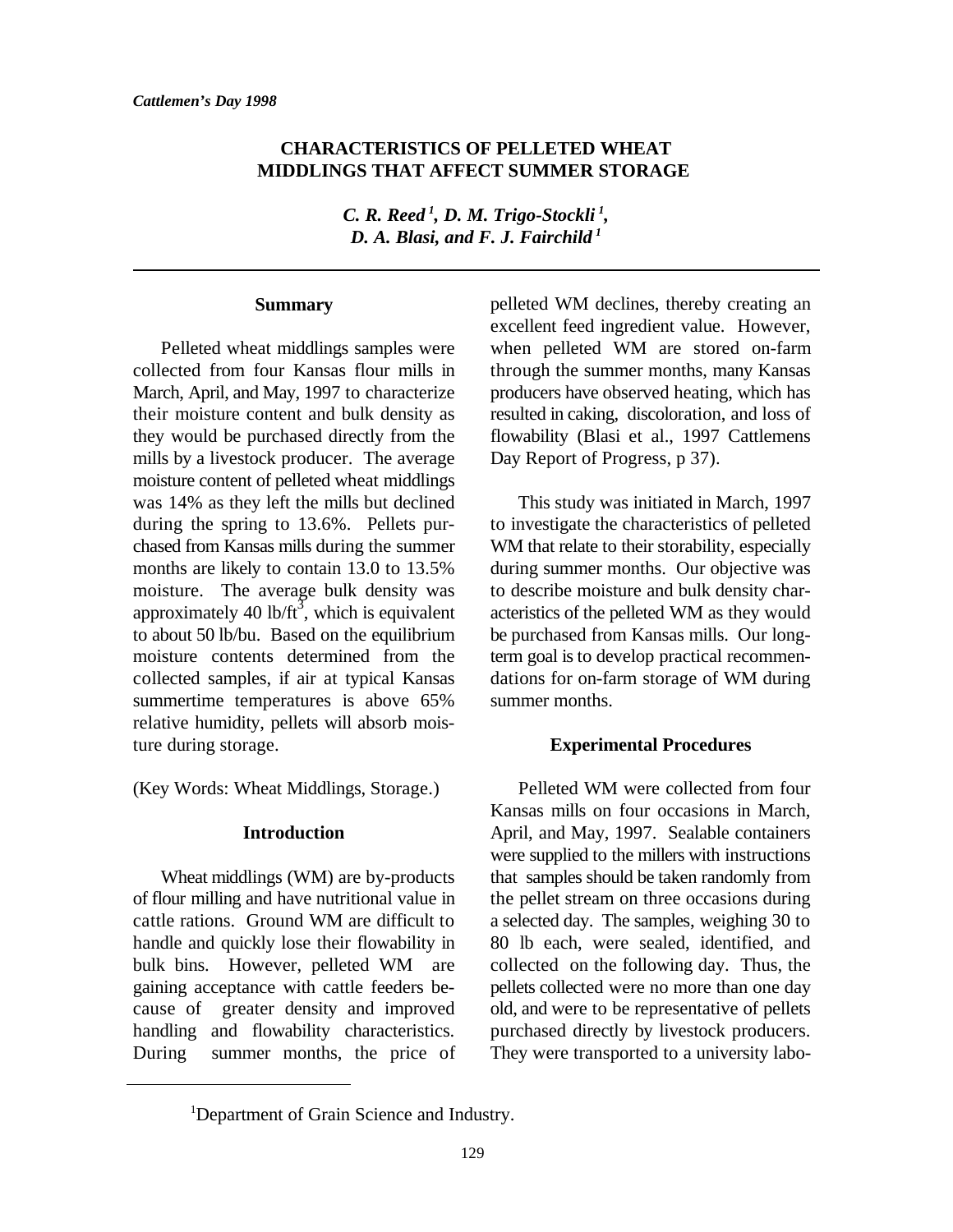ratory, where portions for moisture content The overall average MC of the pellets and equilibrium moisture content were re- was  $14.0\pm0.5$  %, and individual samples moved immediately, sealed, and stored at ranged from 12.8 % to 14.9 %. The MCs of  $40^{\circ}$ F for later analysis. Moisture content the  $3/4$  in. pellets showed the greatest vari-(MC) was determined by a two-step air-oven ability between sampling times. However, method, and bulk density (BD) was deter-<br>they contained about the same average MC mined with a 1-cubic-meter container. as the smaller pellets. All pellets, regardless

the air temperature and moisture content and manufactured. As the ambient air warmed the tendency of the WM to gain or lose during the spring, the pellets arrived drier, moisture (equilibrium moisture content), with the average MC in May being 0.4 small quantities of pellets were weighed percent lower than the overall average. This precisely and placed in sealed chambers over trend continued into the summer. In Ausaturated salt solutions that produce known gust, we received pelleted WM for a separelative humidities. The sealed chambers rate study that contained only 13.3 % MC. then were placed in controlled temperature Thus, WM pellets purchased from Kansas rooms at  $75^{\circ}$ F or  $85^{\circ}$ F, where the weight of mills in June, July, or August likely will the pellets was checked periodically until no contain 13.0 to 13.5 % MC. change was observed over several days. The pellet moisture content at this equilibrium<br>
WM pellets swell and soften significantly<br>
condition then was determined<br>
when they gain moisture. Iosing their ability

#### **Results and Discussion**

pelleted WM were collected from Kansas relative humidity (RH) at  $75^{\circ}$ F and with air mills. The average BD of the two types of contain- ing 69% RH at  $85^{\circ}$ F. (Figure 1). pellets was not noticeably different and This indicates that in air at the temperature ranged from 37.7 to 42.2 lb/ft<sup>3</sup>, with an range encountered during summer storage average of  $39.9 \pm 0.9$  lb/ft<sup>3</sup> (Table 1). Most (60°F - 95°F), pellets will absorb moisture pelleted WM, regardless of the sampling if RH is greater than 65%. Studies currently time, weighed 38 to 41 lb/ft<sup>3</sup>, which is underway will allow the development of equivalent to approximately 50 lb/bu. In specific recommendations for aeration contrast, the ground middlings from which management to minimize mold growth and the pellets were manufactured weighed only maintain maximum pellet flowability. about 20  $lb/ft^3$ .

To determine the relationship between ground middlings from which they were of size, were about 1% wetter than the

when they gain moisture, losing their ability Forty-one samples of  $1/4$  in. and  $3/4$  in. in equilibrium with air containing 68% to flow. Storage practices must ensure that moisture is not transferred from the air to the pellets. Pelleted WM at 13.5% MC are